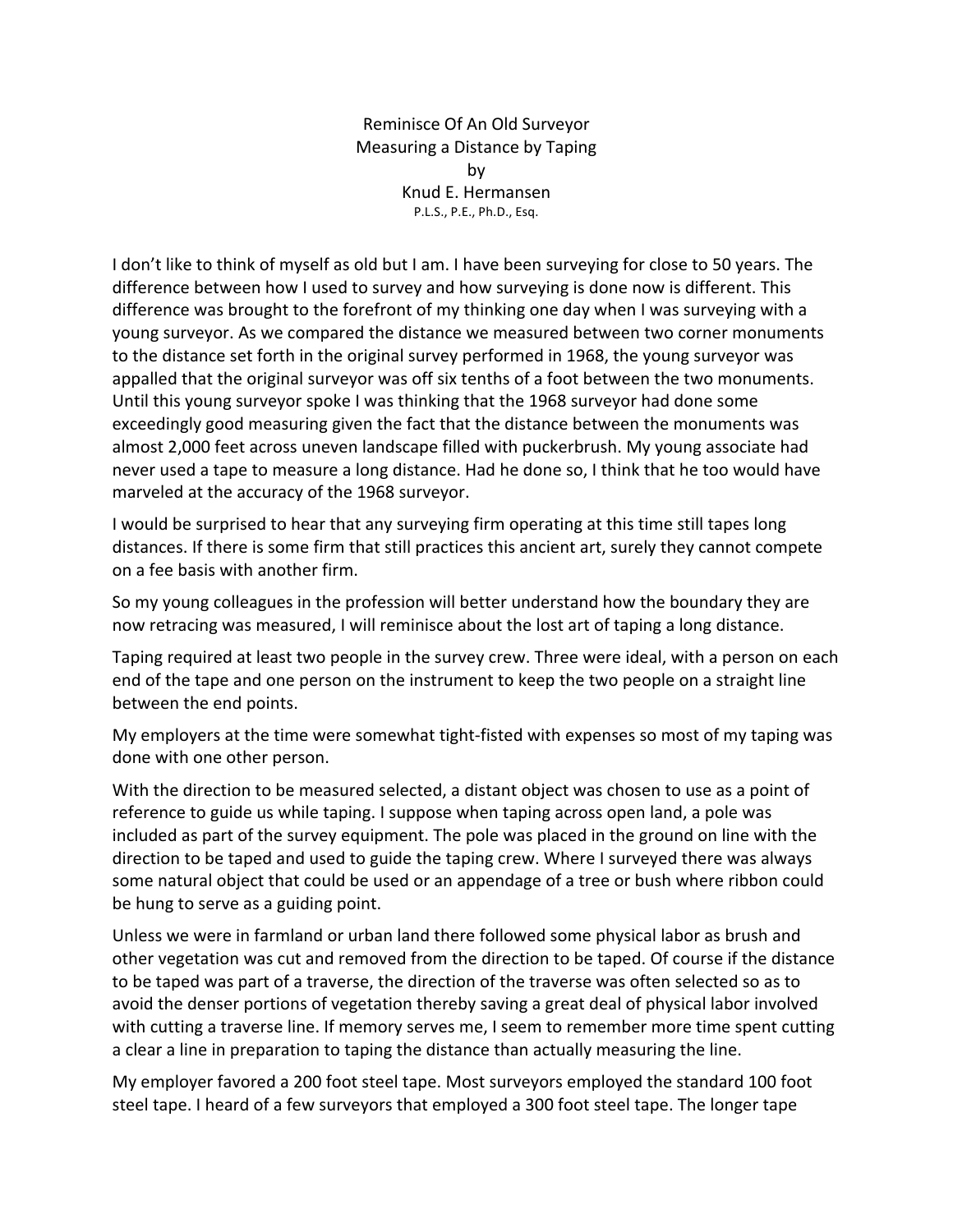meant fewer markings on the ground that I shall explain later. However, the longer tape made a wicked sag unless extra tension could be exerted on the ends of the tape to reduce the sag. Of course the extra tension made plumbing the tape more difficult. Still, I came to appreciate the longer tape and used it when I first practiced on my own after becoming licensed.

Now I will say here and now that I was well familiar with tape corrections such as sag, tension, and temperature. We never made those corrections nor do I remember a surveyor that I met at this time that did so though they were common subjects in academic learning. I do not believe these calculations were omitted from ignorance. It must be remembered that calculations during these times were done without benefit of an electronic calculator. As a result, any calculations involving multiplication and division were a tedious undertaking.

Also, the errors associated with the failure to make tape corrections were often as not dwarfed by other factors present in the boundary survey. Would a temperature or sag correction to the steel tape make much of a difference when the corner monument was a 22 inch diameter tree or a three foot diameter stone pile?

My employer did deem it important that the taping be done on a straight line and as near to horizontal as possible unless the end of the tape could be placed at the instrument allowing a vertical angle to be read and used to reduce the slope distance to a horizontal distance. I do not remember ever employing a hand level to check to insure the tape was horizontal, the level of the tape being accomplished by a fair estimate with the eye.

Leveling the tape required a plumb bob be suspended from at least one end of the tape and usually at both ends of the tape. Even on relatively level ground it was necessary to suspend the tape above the ground and employ plumb bobs or else the tape would weave up and down over brush we had cut, fallen trees, stones, and high grass that was normally present on the line of taping.

I don't believe a plumb bob can be found among the equipment of the modern surveyor. Perhaps it may be found buried in the equipment box on the survey truck yet. The plumb bob does not hang from the belt of the surveyor like it did decades ago. To come to the field without a plumb bob was a serious omission  $-$  akin to forgetting the tripod. Not only was the plumb bob necessary for taping but it was a necessary piece of equipment to hang under the tripod in order to place the instrument over the point, the optical plummet not being present on transits and compasses that were used to measure directions at that time.

Beginning at the instrument, the tape was laid out in the direction to be measured. Perhaps laid out is the wrong word - for the procedure was to grab the 'zero' end of the tape and drag it in the direction to be measured until the rear tape person would yell "stop" or some other recognizable command. Now in doing this simple task it was important that someone watch the tape or at least be sensitive to the resistance to the drag offered by the tape to prevent the tape from looping upon itself where continued tension would cause the loop to collapse and the steel tape to break. Careful observation was especially important when turning the tape back upon itself. Breaking a tape would cause the ire of even the most placid employer because there was no reason for this event to occur but for negligence. I am sure some survey crew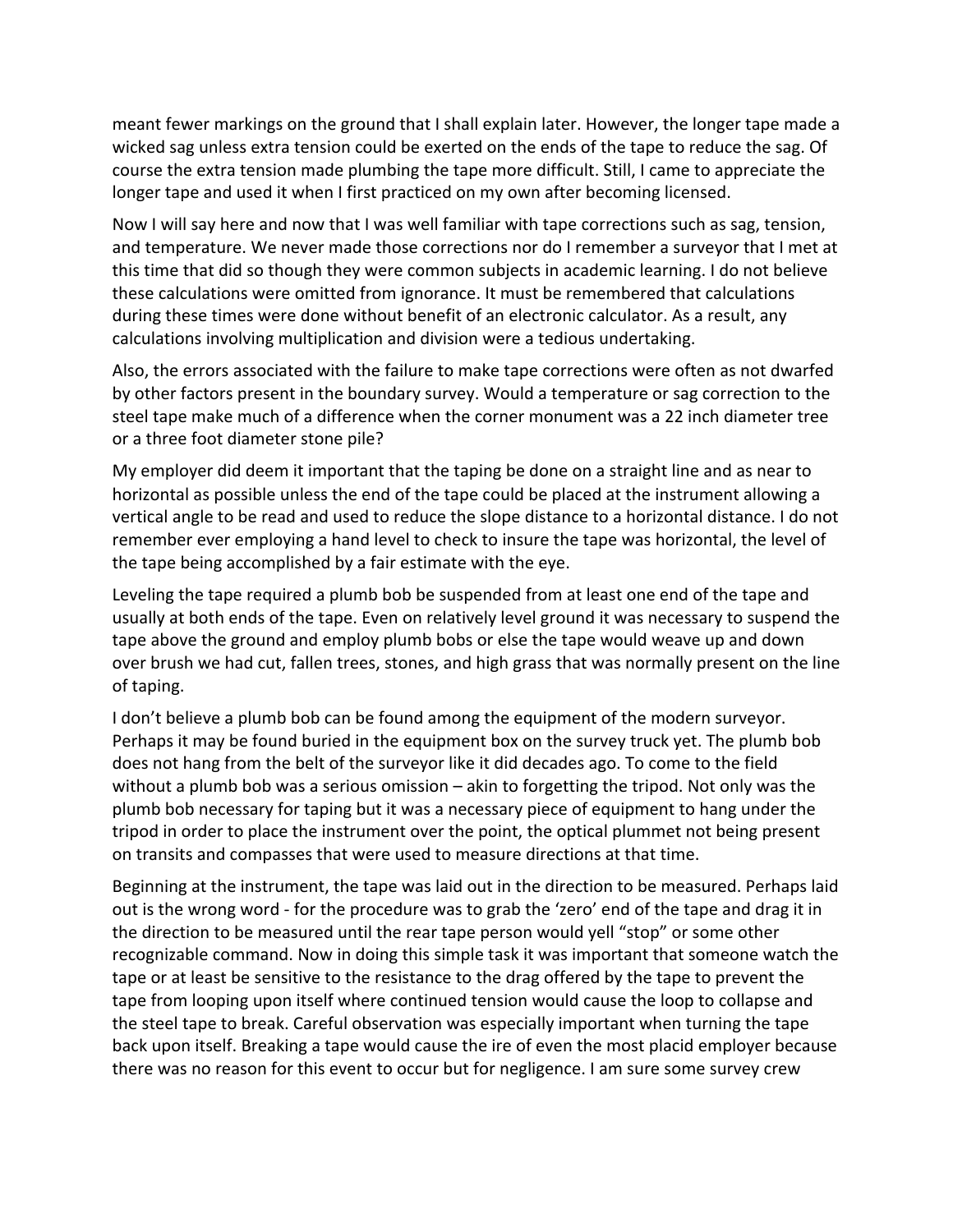members did try their best to think of some other plausible excuse that would explain a broken tape and not attach blame to themselves.

Having dragged the tape to its farthest extent without causing the tape to break, the forward tape person would be directed to the right or left by the rear tape person so as to cause the forward tape person to be on a straight line between the two points where the distance was required. This is where the pole or point of reference spoken of earlier assists the taping crew.

More times than not it seemed this simple task would reveal that the forward tape person had passed on the wrong side of a tree or bush requiring the forward tape person to drag the tape back to the offending tree or bush and pass on the correct side of this transgressing vegetation. Surely if the tape did not kink or break in laying the tape out, the risk of a break by kinking the tape increased with this realignment because the forward tape person was looping the tape back upon itself and was now agitated with the extra effort necessary to make the measurement. In their frustration they would tend to pull on the tape harder than good practice should allow.

In some instances, it would be determined that rather than drag the tape back and go on the other side of the offending vegetation, the vegetation could be cut and removed. This idea was good in theory but often fraught in practice. More than once I have seen a good swing of the machete or brush hook designed to cut the offending brush not only cut the brush but go on to cut the tape as well, the tape being next to the offending brush because of the circumstances I have mentioned.

It was always a discussion among survey crew members whether the employer will think the intelligence of an employee to be less if they broke the tape with an overlooked kink or the result of a powerful stroke of a machete. Thankfully that is one conversation and confession that will no longer occur with modern survey practice.

Once satisfied the tape is aligned properly in the direction of the survey, the tape would be raised off the ground in a manner to effectuate a level line. In raising the tape, the taping party often discovers that the recent maneuvering with the tape has allowed the tape to seep under some brush that had been previously cut in clearing the line and allowed to remain in the vicinity. The discovery of the offending vegetation occurred when an effort is made to raise the tape and one or more pieces of brush would also rise with the tape. At this discovery some vigorous attempt is made at shaking the tape to throw off the offending brush. This effort seldom worked other than to jerk the end of the tape out of a person's hand.

With the failure of shaking the brush off, it became necessary for someone to once again walk along the length of the tape and remove offending pieces of brush that had found their way to laying on the tape rather than under the tape.

If a person is following this story and is counting the trips along a particular segment of line, they will realize that the distance of the tape has probably been walked three or four times. First, a person must walk the line to cut a clear sight along the line. Second, a person will walk the line to drag the tape to set up the measurement. The third walk occurs when retracing the steps in order to come back around the correct side of a tree. Finally, the fourth walk of the line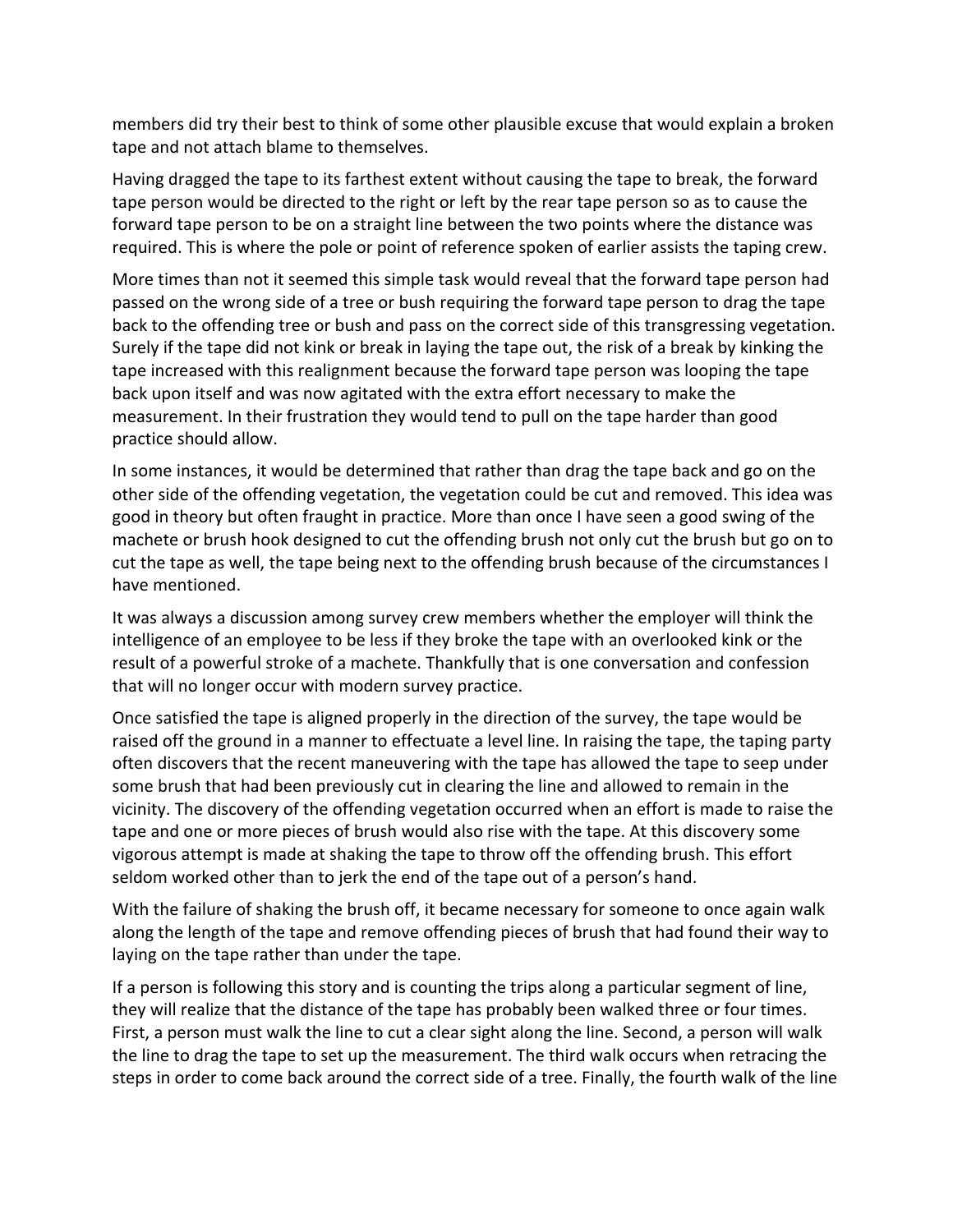is to throw off brush and vegetation that has climbed on the tape. I know that vegetation can't move or climb on its own but if you had been there you would swear it does just that.

Finally, the tape could now be raised off the ground to effectuate as near as possible a horizontal line that could never be a straight and level line since the weight of the steel tape always caused a sag. To remove some of the offending sag, tension had to be applied to the ends of the tape. I suppose there were surveyors that employed tension handles in the field that allowed the tension, measured in pounds, to be carefully applied to the tape's length but I have never met the field crew that used them in the field doing a boundary retracement survey. Perhaps a diligent survey firm would have had at least one tension handle in their office in order to show a new employee what 15 to 20 pounds of tension felt like.

For those surveyors that have never seen a tension handle, a close similarity can be visualized by thinking of certain weight scales with a handle at one end and a hook at the other end that are sold to fisherman to weigh the trophy fish they plan to catch. I suspect that some of the survey tension handles that were purchased by surveyors were used more often for weighing fish rather than applying tension on a tape.

With the tape raised off the ground, great skill must now be employed to do several tasks at once. The tape person had to keep the tape level, at a consistent tension, and steady enough to fix a point on the ground using a suspended plumb bob.

The rendition of these tasks in print does not begin to describe the difficulty of combining these tasks in practice. First, the plumb bob string must remain fixed and immovable on a mark found on the tape. This requires one hand be employed to clamp the plumb bob string securely to a mark etched on the steel tape. The other hand is employed pulling on the end of the tape to keep a constant and desired tension. It must be remembered that the steel tape is a smooth ribbon but for some minor roughness caused by marks on the tape surface indicating feet, tenths and hundredths of a foot. The last two mentioned etchings only present at the ends of the tape. The combination of the tension, tape smoothness, and liberal sweat on the hands resulting from the physical labor involve in surveying at the time and the reader can deduce the challenge required in making a measurement while exerting tension on the tape. Usually a leather thong at the end of the tape was used rather than holding the tape itself. A consistent tension was employed by tucking the hand next to the body and leaning the body in the direction away from the other person in order to render the desired tension.

Where a leather thong was not present or 'breaking the tape' required, often as not the tape person would grab hold of the tape and bend the tape down at their hand to afford a better  $grip$  – much as a person would do when pulling a rope to get a better grip. This grip often left a 'jog' in the tape at the completion of the measurement. After years of usage, a tape would no longer lay flat but would have rises and dips along its length that would be coupled with a few points of extra thickness where the tape had been repaired.

Let me pause in my rendition of taping to state that when I speak of 'breaking the tape' in this instance, I am not speaking of physically breaking the tape. Rather the phrase was used to indicate the entire length of the tape was not to be employed in making the measurement required.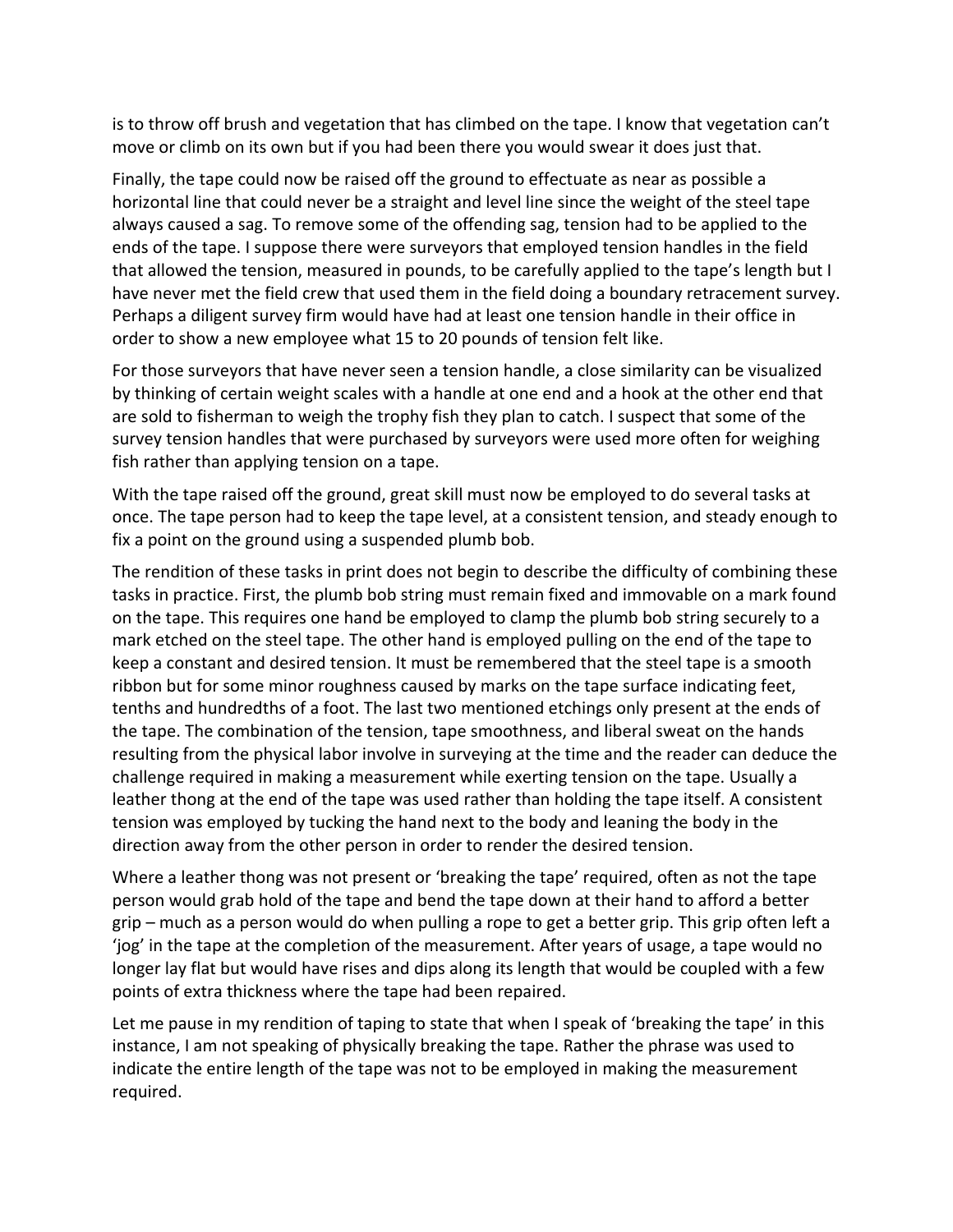Long ago, some entrepreneur invented a tape clamp. The tape clamp was a handy little gadget that allowed the user to firmly secure the tape with the clamp using the two finger rings that were part of the clamp. Using the finger rings, the tape could be easily pulled without bending of the tape or permitting a slippage along the tape.

I doubt much money was made from the invention. The survey firms that had purchased this gadget were likely as not to leave it unused in the office. When brought to the field, it never seemed to be with the tape person that needed it.

Having mastered the combination of holding the tape level, keeping pressure on the tape, and keeping the plumb bob string firmly attached to a mark along the tape, the tape person could now focus their attention to the suspended plumb bob that was likely as not swinging over the ground much as a lookout does in a crow's nest over a ship in rough seas. Restraining the plumb bob from wild gyrations required the tape person to periodically tap the plumb bob into the ground until the swinging of the plumb bob settled down.

The person at the rear of the tape had a mark that the plumb bob had to be over. When he was satisfied that he had wrestled the plumb bob and by extension the appropriate part of the steel tape over this point he would repeatedly shout some agreed upon term to the forward tape person to let that person know that a measurement could now be reliably made by the forward tape person.

I have seen the patience of the rear tape person sorely tested by the inability of the lead tape person to make a timely mark or reading. The rear tape person will make repeated statements of "good" or "mark" to indicate that he is over the point and the measurement can be made. After some repetition, the rear tape person will become agitated by his own endless repetition and may be heard to stop the repetition in order to yell: "god damn it, I'm good at this end. What is taking so damn long."

If the forward tape person was not measuring to a previously established point, they would tap the plumb bob point onto the ground to make a mark in the dirt, having previously kicked away grass, leaves, and twigs to clear a space on the ground. Once the forward tape person was satisfied the mark made by the plumb bob point represented a fair measurement, they would release the tension in the tape and put a pin into the ground at the mark. This pin would become the basis for the rear tape person to advance upon and measure over.

As I previously mentioned my employer was a kindly man but did not feel justified in purchasing equipment that was not absolutely necessary. Rather than using chaining pins, as they were commonly known, to fix the limit of the tape measurement, we would use nails or sticks with flagging tied to the end of the stick.

Having marked the length of the tape on the ground, the forward person would drag the tape in the direction of the survey to begin again the process of making the next measurement. The rear tape person would follow with the other end of the tape. Now if the rear tape person was not paying attention, they would likely as not kick the pin or nail out of the ground before they spotted it. If the rear tape person did a good job of kicking the pin loose from the ground, the taping would have to begin anew back at the starting point with numerous expletives used against the rear tape person for not paying attention to where they placed their feet. To avoid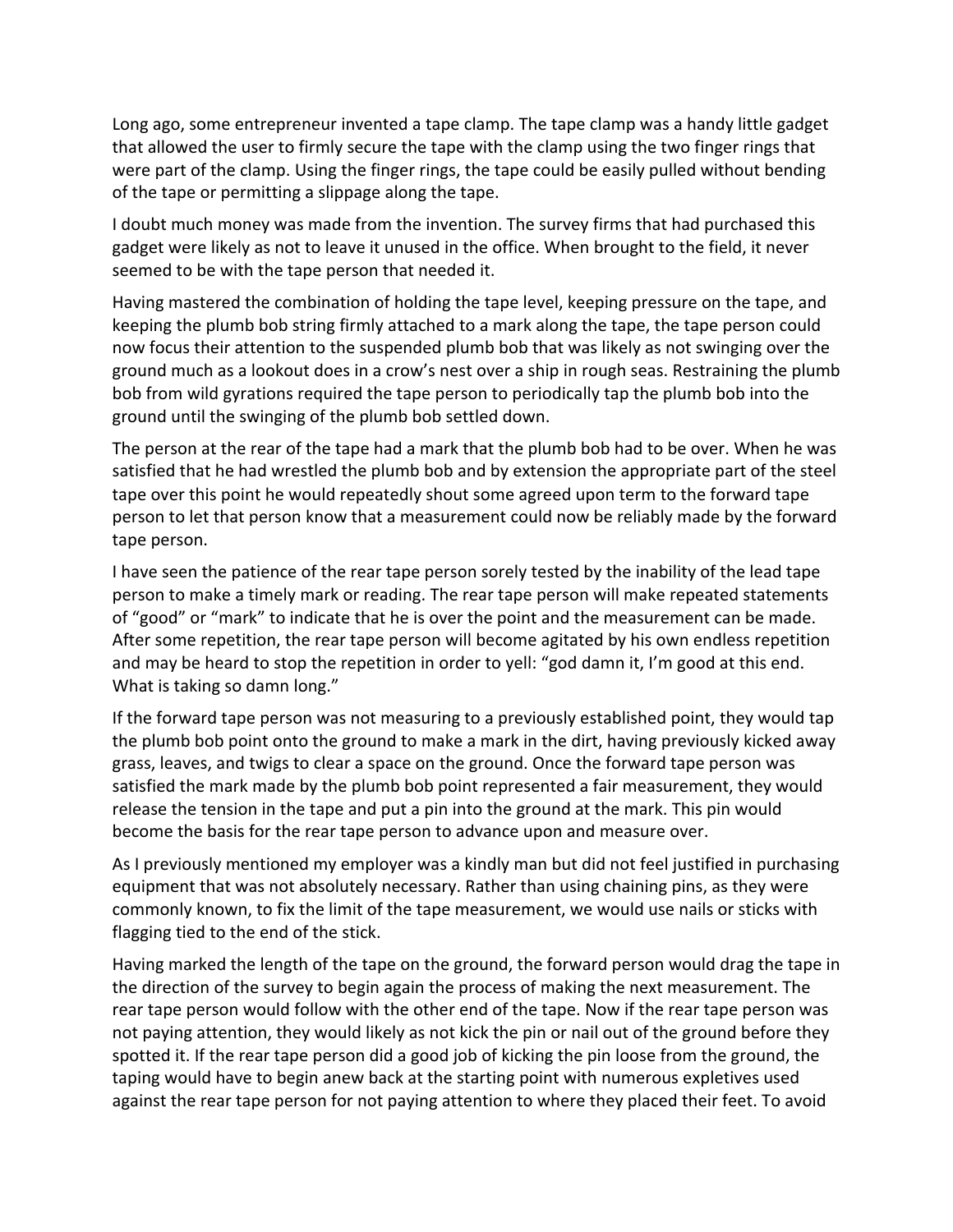repeating the process of taping or bringing upon themselves embarrassment and attracting the ire of the other crew members, more than one rear tape person made a best guess where the pin may have resided before they inadvertently kicked it out. If possible the misfeasance was corrected without the forward tape person realizing what was being done.

I should mention that had the forward tape person measured into a mark or corner already fixed, his job was a little more difficult. Rather than stick a pin, nail, or stick in the ground, he had to find a way to maintain the tension, keep the tape horizontal, maintain a steady plumb bob over the point, and read the marks on the tape at the plumb bob string.

This was done by firmly clasping the plumb bob string over and on the tape using the index finger and thumb and sliding the string along the tape until the plumb bob was over the desired point. The tension was then released while still keeping a firm grasp of the string on the tape. Once all the other distractions were eliminated, the forward tape person could peak under his thumb and see what incremental hundredths of a foot mark the string was held upon.

At this point it is worth mentioning a problem that has plagued surveyors using a tape or chain for a couple of centuries – keeping track of the whole lengths that are used when measuring between two points. When a survey crew measures long distances, it is necessary to tally the number of full tape lengths used. Now it would be wise for a crew member to make a mark in a field book each time a tape length is achieved. What is wise and what was done are two different things. If field books were not available putting notches on a stick or moving stones or acorns from one pocket to another was employed. Despite the best efforts, there are numerous distances where a tally was lost or added that should not have been.

I have alluded to a plumb bob suspended from the tape to the ground. The term 'suspended' is only accurate after some effort is obtained to stop the plumb bob from swinging in arcs over the ground. It is not possible to get a plumb bob to hang from the tape to the ground without some swinging. The plumb bob was determined to be contrary when let loose to hang. There were times when the plumb bob was stationary but not vertical as in the case when the plumb bob had to be dropped from chest height and there was a strong wind blowing across the open field. It seems to me that the wind was usually combined with cold temperatures. To all the other problems I have alluded to in trying to keep the plumb bob steady over a mark must be added the lost sensitivity of the fingers when using gloves and the shaking of the body from the cold temperature.

Eventually, the plumb bob was finally settled into compliance by tapping the plumb bob upon the ground until finally the tip of the plumb bob was confined to a small area meeting the tolerance of the tape person. Of course before the tapping could take place, the forward tape person usually had to expose the ground by kicking away sod, sticks, leaves, and other debris using the toe of his boot. This often accounted for the delay that caused the agitation of the rear tape person that I have previously mentioned.

I must not close this reminisce on taping before adding a few more tidbits that provide some added insight into taping practice.

Many tapes were not marked or inscribed like a more recent steel tape or the fiberglass tape still found in the surveyor's tool kit. What I mean is the tape did not contain marks to the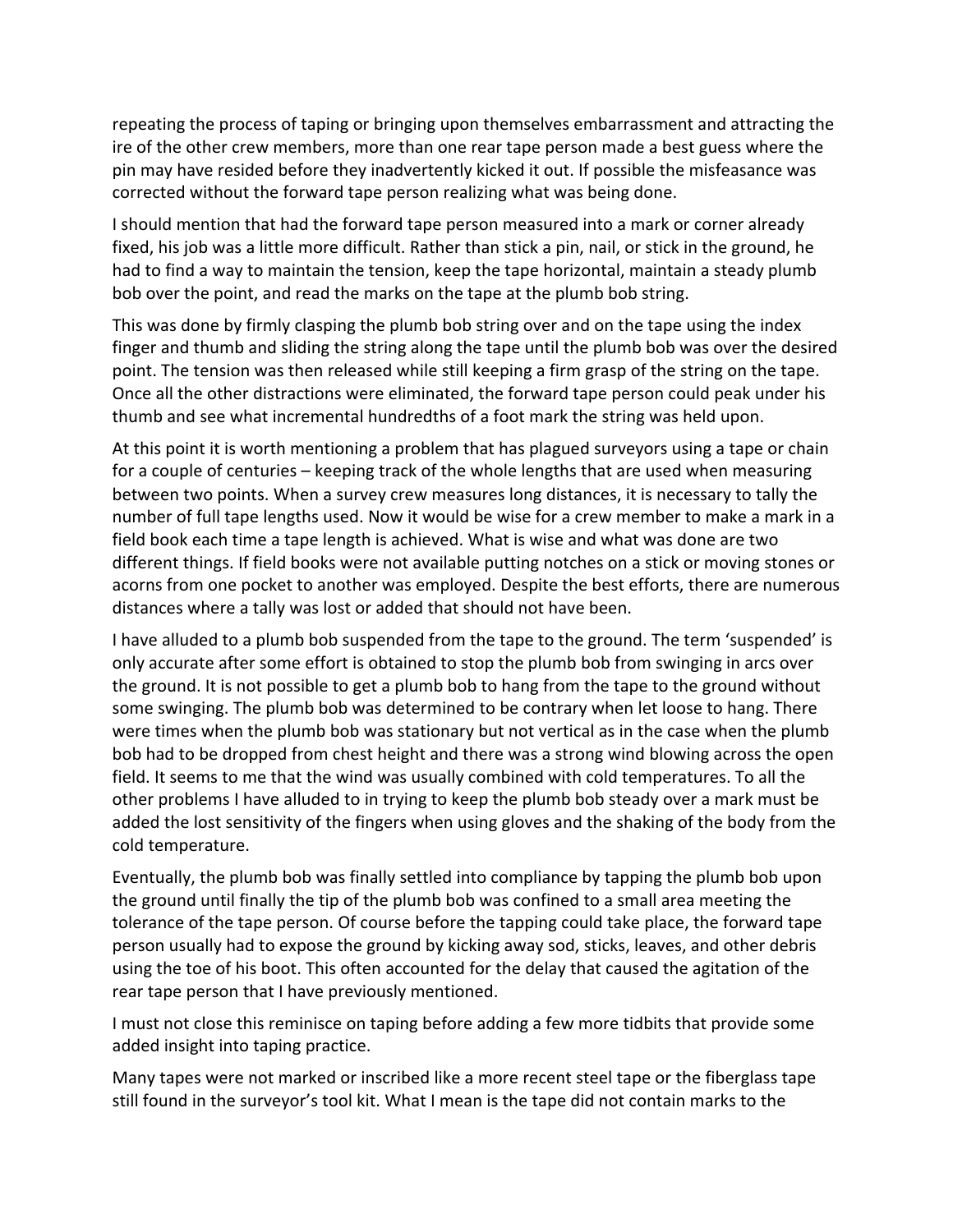hundredth of a foot along the entire length of the tape. The old tapes were only marked every foot except for the very end of the tape where the tenths and hundredth of a foot marks could be found. This necessitated the rear tape person find a whole foot mark to hold to and the forward tape person use the end of the tape to measure the increments of a foot. To set this up involved the forward tape person yelling back to the rear tape person to 'take a foot' or 'give a foot.'

While on the subject of marks on the tape, I must state that dragging a tape along the ground for days, weeks, and years often succeeded in smoothing the tape and erasing the stampings of the whole feet and making the marking of whole feet difficult to read. More than once I had to look up or down the tape to find a readable mark and work my way back to the mark I was to hold at in order to know what whole foot I was holding at.

I have about exhausted my memory of taping but for three situations often encountered in taping. One situation is the delicate taping required when taping through an electrified cow fence with a steel tape. I need say no more on that topic as the reader can well imagine what often happened. I must add that in addition to the electrified wire, once the survey crew has cleared the electric fence and entered the field, the reason for the electrified wire becomes obvious. Curious cows tend to congregate about the surveyor and become a hindrance in the taping process. However, I suppose a curious cow or heifer is far better than the bulls I encountered from time to time that took offense at the red often worn by the surveyor.

The second situation not fondly remembered is taping upon a concrete or asphalt surface. Since such surfaces were often flat and without obstructions, the tape was laid flat on the surface. Tension was put on the tape ends during the measurement with knuckles touching the asphalt or concrete. In such cases one tape person usually released their tension unexpectedly with the result that the other tape person often left some skin from their fingers on the rough surface of concrete or asphalt.

The third situation that still can incite bad dreams occurred when taping across a busy road or sidewalk. You did not have to experience this situation in order to imagine the peril of a tape suspended above the road surface when a car is observed much too late traveling down the road. Dropping the tape quickly to the road surface would often preserve the tape. Yet, there is many a time the survey crew returning to the office with a broken tape that claimed this very event to be the cause of the broken tape. Of course, there was nothing they could have done to prevent this happening. At least that is what they claimed.

I will close this reminisce by speaking about securing the equipment used in taping. The tape was coiled with attention paid to making consistent sized loops. The tape was then thrown. I don't mean heaved to the side. I mean that the tape was made into a figure 8 then into a compact circled loop using a twisting of the hands. Throwing a tape was an art that was often done at a surveyor's convention to show prowess. If a person did not know how to throw a tape it turned into a wrestling match where the tape refused to cooperate and often as not ended in a jumble rivaling any fishing line tangle. If the person did know how to throw the tape, a person watching would have the unmistakable impression that a magic trick just occurred. One minute the tape is in a large loop and the next it is neatly coiled in a compact loop.